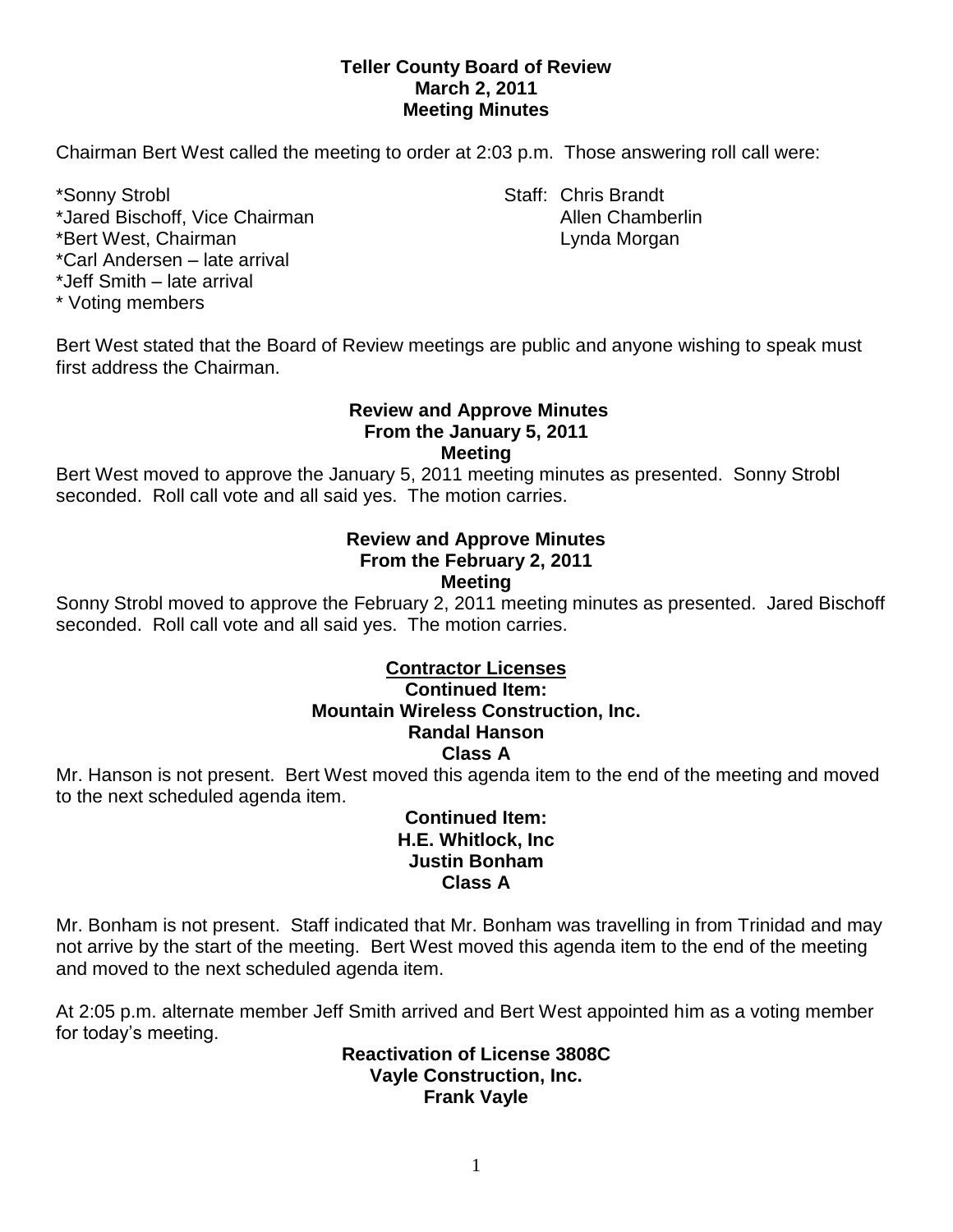Mr. Vayle present. Mr. Vayle explained that he was not aware his license had lapsed, as he did not receive this renewal notice. He indicated that he was able to pull several permits after his license had lapsed before he was informed that this license had actually lapsed. He also expressed his feelings regarding the reactivation process, asking that the Board consider a better system for reactivation rather than having to obtain 3 additional letters of reference, financial documents and re-testing. Bert West did comment that in the past there had been some problems with the computer system properly flagging licenses when they are inactivated.

At 2:06 regular member Carl Andersen arrived at the meeting.

Bert West opened this matter up for public comment. No public comment. Close public comment.

Jeff Smith moved to reactivate License 3808C, Vayle Construction, Inc. with Frank Vayle as examinee. Sonny Strobl seconded. Roll call for and all said yes (Carl Anderson did not vote as he arrived part way through the matter). The motion carries.

# **S&R Construction, Inc. Daniel J. Robertson Class B-1**

Mr. Robertson present. Mr. Robertson gave a brief overview of his recent work history and building experience, which included but was not limited to the following:

> Has held license in El Paso since 1993 Most recent projects include converting commercial buildings to residential living space in Colorado Springs Other projects include 25, 000 office park and a college remodel Does both residential and commercial type work including remodeling A client has purchased property in Teller County for future development

Allen Chamberlin explained the differences between a Class B and Class B-1 license.

Bert West opened this matter up for public comment. No public comment. Close public comment.

The Board reviewed the documents submitted by Mr. Robertson and asked building related questions regarding the scope and range of previous projects.

Jared Bischoff moved to grant S&R Construction with Daniel J. Robertson as examinee, a Class B-1 License. Jeff Smith seconded. Chris Brandt indicated that the actual company name recorded with the Secretary of State is S&R Construction, Inc. Jared Bischoff amended his motion to reflect the correct company name and Jeff Smith seconded the amended motion. Roll call vote and all said yes (Carl Andersen did not vote on this particular agenda item). The motion carries.

# **ServiceTek Construction & Maintenance Contractors, Inc. Martin Galindo Class A**

Mr. Galindo present. Mr. Galindo gave a brief overview of his recent work history and building experience, which included but was not limited to the following:

Background in Real Estate including apartment complexes and property management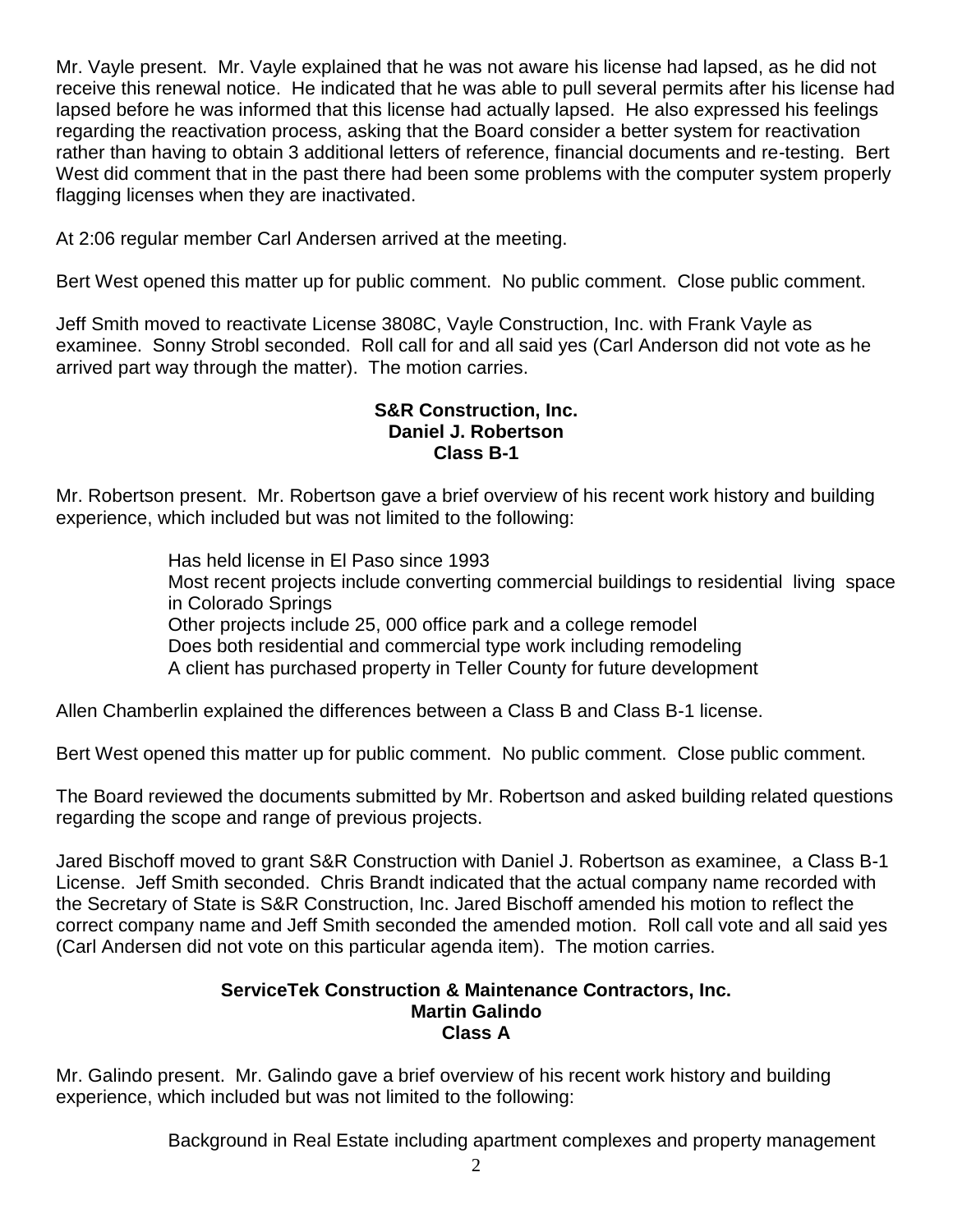Holds Class A Licenses in El Paso and Pueblo Counties as well as Greenwood Village Mostly does commercial remodel with some new construction New construction includes a small retail shopping center in Colorado Springs Has job at the hospital adding some bathrooms to the current facility Held a License in Teller County many years ago

Bert West opened this matter up for public comment. No public comment. Close public comment.

The Board reviewed the documents submitted by Mr. Galindo. It was noted that a Description of Operations was needed on the Worker's Compensation Insurance Certificate. Chris Brandt indicated everything was in order with the State.

Sonny Strobl moved to grant ServiceTek Construction & Maintenance Contractors, Inc. with Martin Galindo as examinee, a Class A License upon receipt of an updated Worker's Compensation Insurance Certificate with a completed Description of Operations. Carl Andersen seconded. Roll call vote and all said yes. The motion carries.

## **Continued Item: Complaint Against Contractor**

# **H B Construction, Inc. License 601A / Lynn Colligan, examinee/ Curtis Colligan, registered agent: Teller County Building Department**

Jared Bischoff recused himself from the agenda item and left the room.

Sonny Strobl and Bert West both disclosed that they had in the past done work with H.B. Construction, Inc. and Curt Colligan and believed that it will not affect any decision made on this matter.

It was noted that since the February 2, 2011 meeting H.B. Construction, Inc. has had a name change to Shell Homes, Inc. and that the parties associated with the business have not changed. It was also noted that the record of the portion of the hearing at the February 2, 2011 meeting is part of the record for today's hearing, this being a continued hearing and it was also noted that at the February 2, 2011 meeting there was a brief discussion, mostly about continuing the matter.

Al Chamberlin presented the staff report (with some noted revisions from the prior staff report) indicating a chronology of events, which included the planning department receiving a complaint regarding signs displayed at 15877 Highway 24; contacting Mr. Colligan regarding the display and, advising him that the display required a building permit. After meeting Mr. Colligan on the site of where the display was erected and providing a building permit application form to him, and after several requests to apply for the permit, a 10 day Code Violation Letter was sent to Mr. Colligan regarding the matter. As there was no response to the 10-day letter from Mr. Colligan, the Building Department proceeded with filing a complaint against contractor with the Board of Review citing Article II, sections 107.b #4 & 6 of the Teller County Building Code.

On January 24, 2011 Mr. Colligan submitted a building permit application for the display. However it was determined the application was not complete so the building department was unable to issue a permit. A plan review correction letter was mailed to Mr. Colligan on January 27, 2011 indicating what items would need to be provided in order to complete the permit process.

Mr. Chamberlin stated that it is the recommendation of the building department that a letter of reprimand be issued to H B Construction / Shell Homes, Inc. in which Curtis Colligan is a registered agent, in a form composed by the building department and placed in the contractor's file for a period of two years.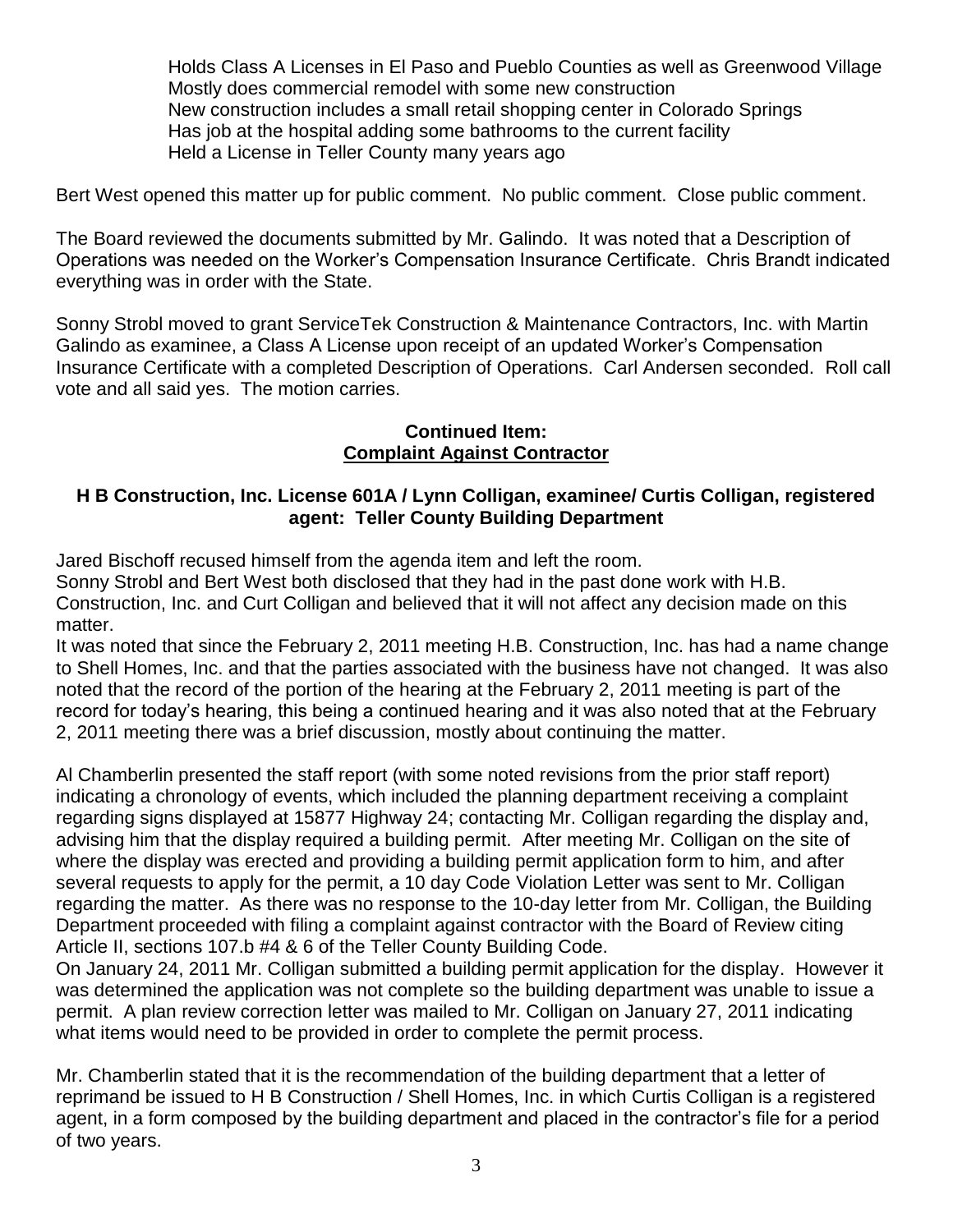It is also the request of the building department that the Board discuss the severity of this issue with Mr. Colligan and the possibility of stricter actions if there are future occurrences with the lack of regard to the building code requirements or compliance with Teller County regulations, as well as other items listed in section 107.b

Mr. Colligan distributed some materials, being the same materials distributed on February 2, 2011. Mr. Colligan's comments included but were not limited to the following:

> Everything regarding the displays was done as a private citizen Spoke with both planning and building staff members regarding the project. Described his conversations. Did not respond to letters in a timely manner as he conducts the majority of his business via the Internet and only goes to his post office box every 4- 6 weeks Has applied for a building permit as requested

Display was temporary for only a few days prior to the national election

Bert West opened this matter up for public comment and Tracy Colligan was recognized and stated that the display was an expression from a personal point of view prior to the national election. Close public comment.

Mr. Colligan had a sample banner available so the Board could see the size of banners that were displayed on the structure that was erected.

Board discussion included but was not limited to:

The board is concerned with the structure, under the building code, and not the content of the banners

Explained the differences in the processes and permitting between the building department and the planning department regarding sign codes

If Code Enforcement letter had been responded to the matter could have been resolved Mr. Colligan is a registered agent and affiliated with H B Construction / Shell Homes, Inc.

Mr. Colligan has previously held a contractor's license in Teller County

Permit process needs to be completed with appropriate documentation and a permit issued in order to close the matter

Mr. Colligan needs to follow applicable building codes in all projects he's involved with in the future

Any construction on commercial property requires an appropriately licensed contractor

Further Board discussion included but was not limited to the following:

In order to resolve the matter two things would need to happen:

Get the permit issued and "final " the permit

A letter from Curt Colligan to the building department stating that in the future all applicable building codes and proper permitting process' will be followed on jobs he is involved with

Continue the agenda item for a designated period of time to get the needed engineering for the issuance and closure of the permit, and for Curt to prepare the requested letter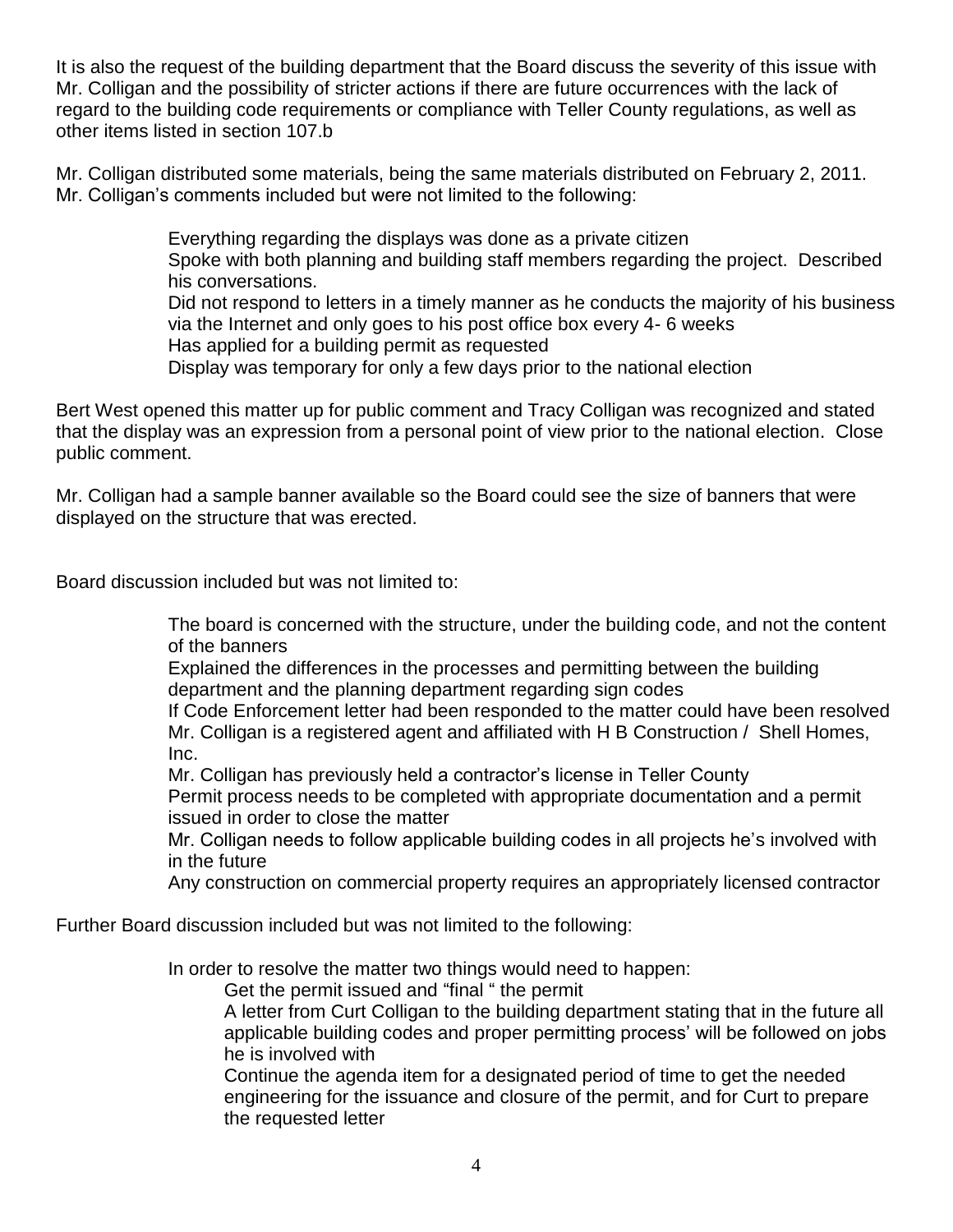Bert West moved to continue this agenda item to the June  $1<sup>st</sup>$ , 2011 regularly scheduled meeting. Jeff Smith seconded. Roll call vote and all said yes. The motion carries.

# **Board Discussion**

# **A. Consider and recommend to the Teller County Board of County Commissioners term renewal request letter from regular member Jared Bischoff (the agenda misidentified the member as Sonny Strobl)**

Bert West moved to recommend the renewal request from regular member Jared Bischoff to the Teller County Board of County Commissioners for consideration. Sonny Strobl seconded. Roll call vote and all said yes. The motion carries

### **Contractor Licenses Mountain Wireless Construction, Inc. Randal Hanson Class A**

Mr. Hanson is still not present. Bert West stated that this was the third continuance for the license request. Sonny Strobl moved to deny the request for a Class A License and to stop inspections on any open permits and if the applicant were still interested in obtaining the license in Teller County he would need to reapply. Carl Andersen seconded. Roll call vote and all said yes. The motion carries.

At 3:40 p.m. Bert West called for a recess until the examinee for H.E. Whitlock, Inc. arrived (who had called staff to say he was on his way). The meeting reconvened at 3:57p.m.

## **Continued Item: H.E. Whitlock, Inc. Justin Bonham Class A / B**

Mr. Bonham present. Mr. Bonham gave a brief overview of his recent work history and building experience, which included but was not limited to the following:

> Started in the industry as a laborer doing carpentry type work, then moved to steel work Been with H.E. Whitlock, Inc. for 17 years and is currently project manager / job superintendent

> Previous projects include the Pueblo Bull Riding Arena, which is a 45, 000 square foot building, a Distribution Center, a 7 million dollar renovation, and an addition to Canon City High School, West Cliff physical education facility, Colorado State Patrol facility in Alamosa, and renovation and reconstruction of a structure registered with the Historical **Society**

Bert West opened this matter up for public comment. No public comment. Close public comment.

The Board reviewed documents submitted by Mr. Bonham. Mr. Bonham also presented the Board with a current resume along with a Company Brochure. It was noted the Description of Operations would need to reflect Commercial Contractor on the Insurance Certificate. There was further Board discussion on the scope and range of the previous projects and it was determined that the Class B License would be most appropriate. Mr. Bonham agreed with the change to a Class B License and changed the application submitted to reflect the change in Class License.